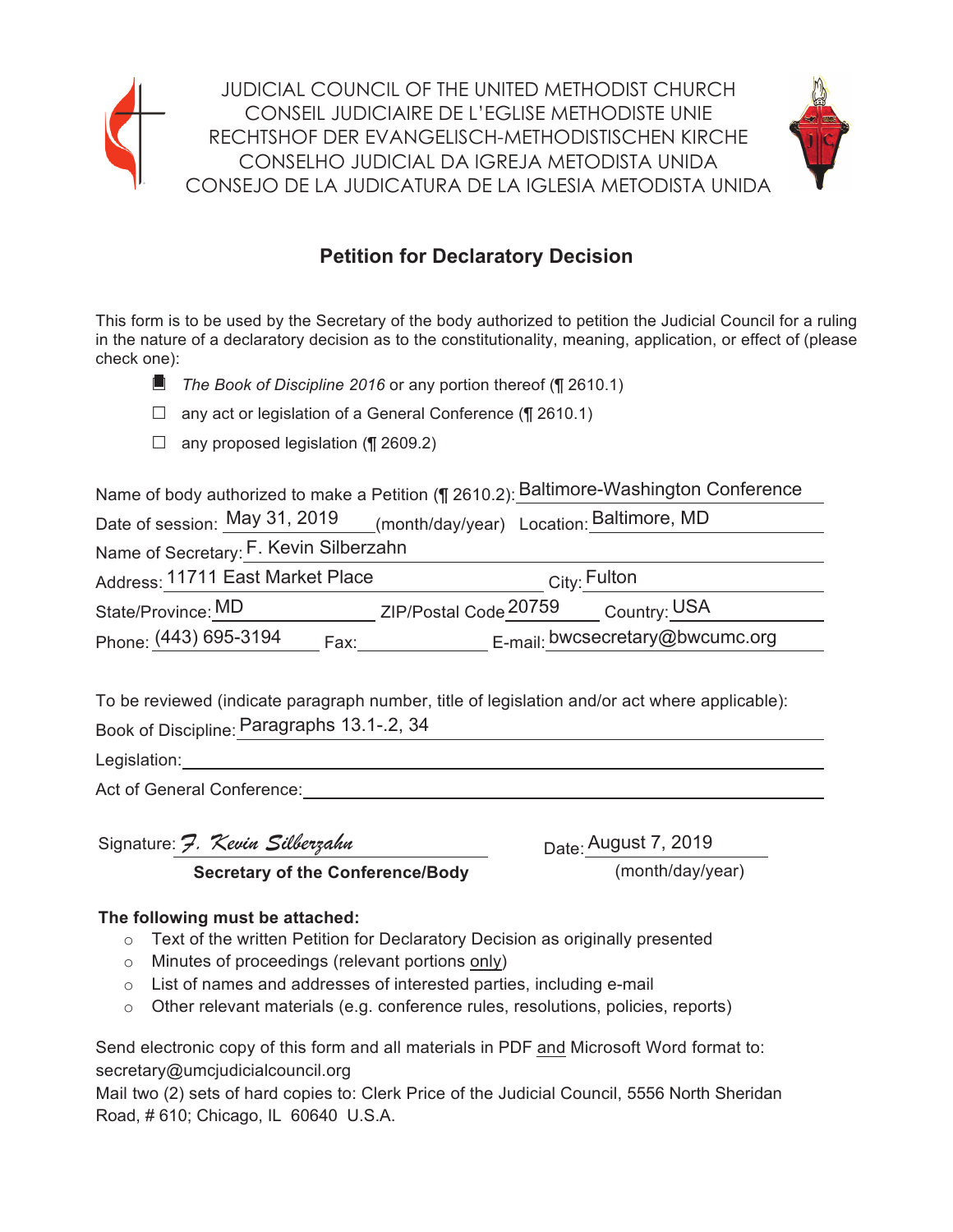### Written Request for Declaratory Decision, as Originally Presented by the Rev. Mark Gorman

I move that under ¶2610.2.j of the 2016 Book of Discipline this Annual Conference request the following Declaratory Decision from the Judicial Council:

In light of BOD ¶13.1-2 and ¶34, as well as Judicial Council Decision 592, can an annual conference adopt attendance policies for delegates to General and Jurisdictional Conferences, and can those policies include consequences such as removal or reporting of attendance records to the **Annual Conference?** 

A copy of the original handwritten version is attached.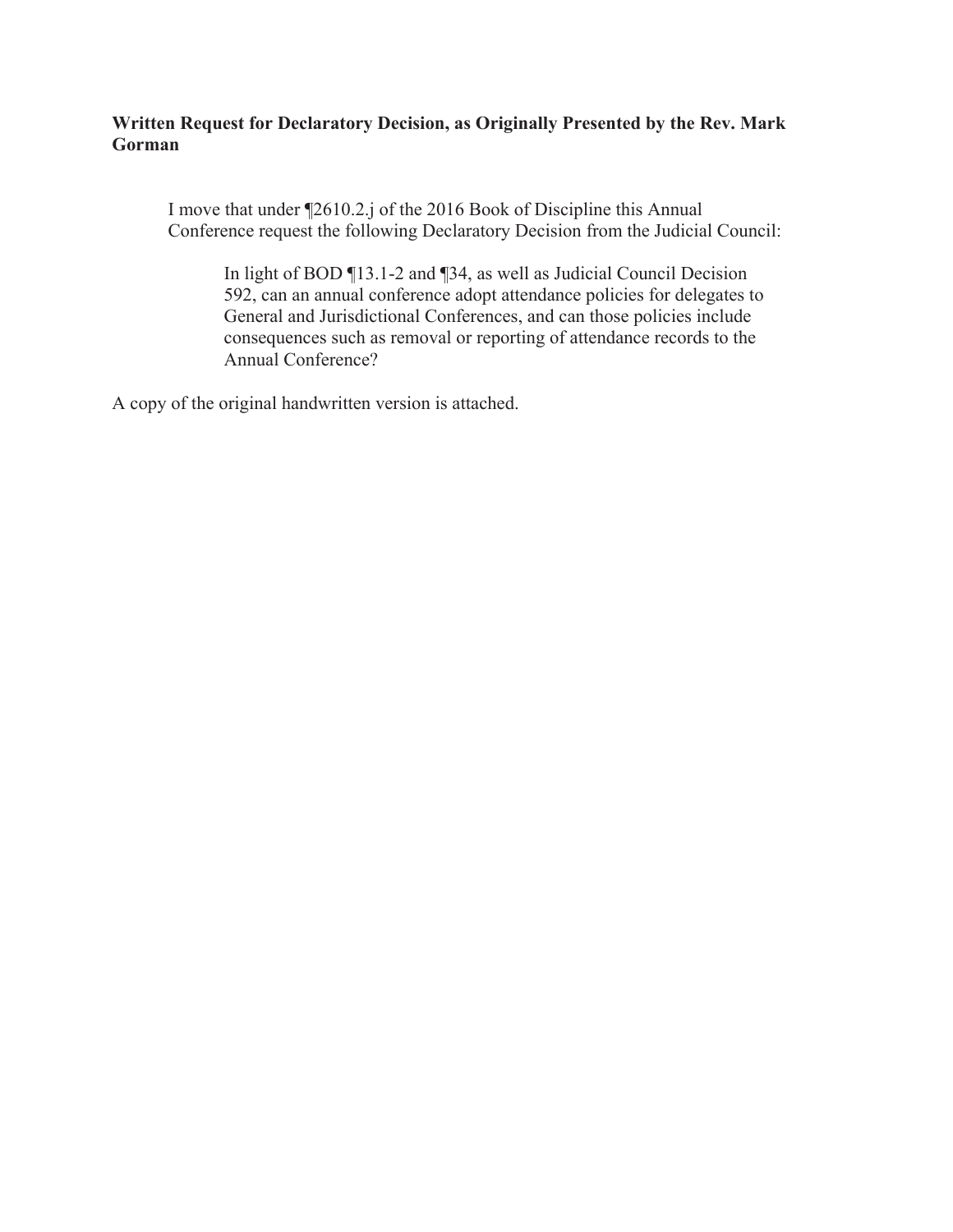Declare Decision I me that and Fr 2610.2.5 of the 20the Book of Disciplue this<br>Annual Centerance request the tollowing Declaritory The an annual conference adapt<br>Torsdictional Conferences works to Gueral and<br>Jorsdictional Conferences with and contribute reporting attendance, to the Amund Contenue? records In light of Bob 9 13.1-2<br>and 9 34 as well as Judicial<br>Council Decision 512,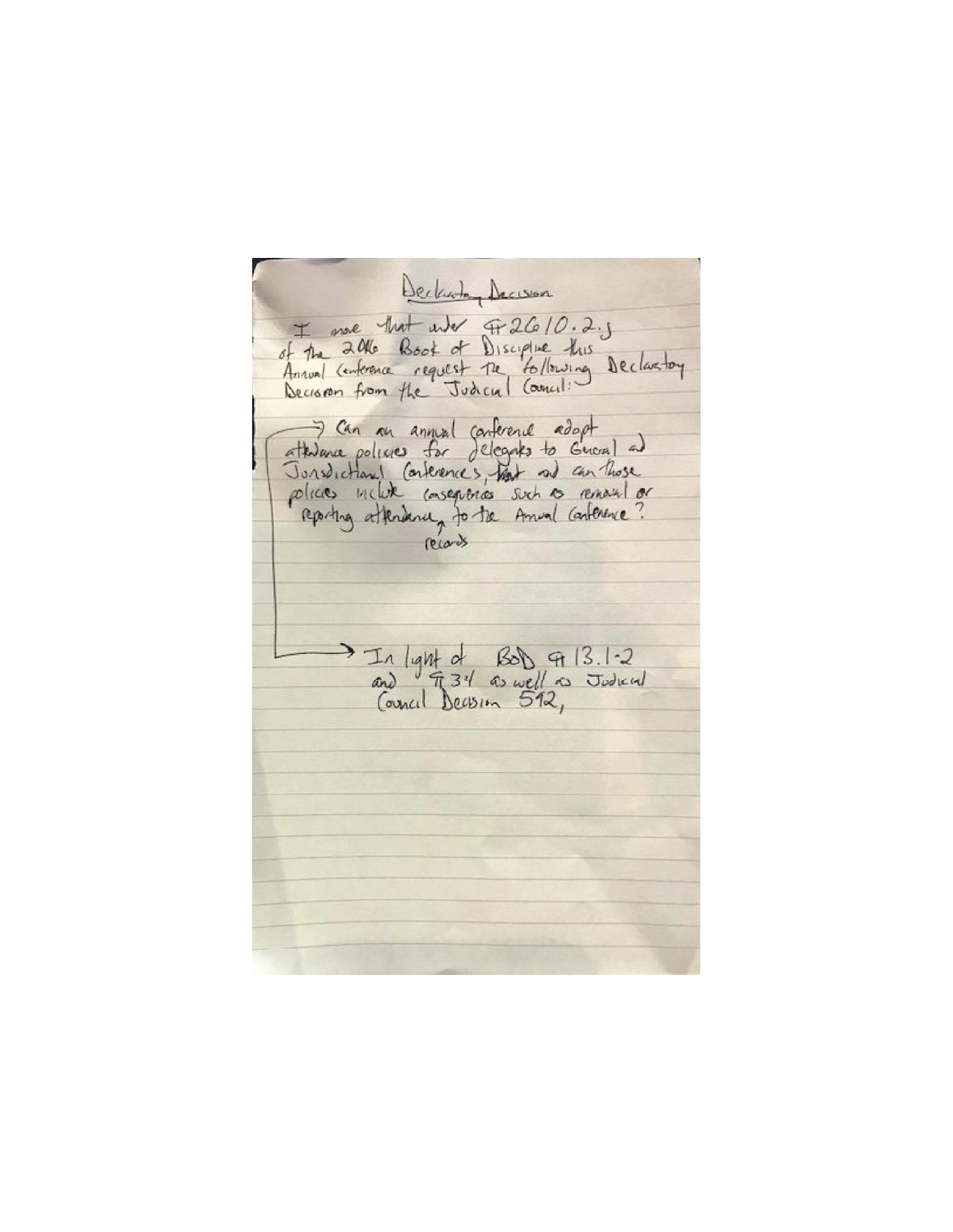#### **Relevant Minutes of Third Plenary Session**

Friday, May 31, 2019 | 9:00 a.m.

Bishop Easterling opened the session and shared that she had left the ballroom because she received word that Kyle Durbin's father was making his transition. She said that Kyle was a candidate for ordination that evening and asked the plenary to pause for a prayer for him and his family. His district superintendent, Rev. Conrad Link, was asked to pray.

 $* * *$ 

Rev. Melissa Rudolph presented Resolution 9, "Pertaining to Attendance at Meetings for General and Jurisdictional Conference Delegates" on behalf of the 2016 delegation. She said the resolution was the work of the entire delegation; it involved 2014 rules required attendance at the delegation meetings. At the delegation's meeting in January 2019, the delegation voted 20 for the resolution and two against the resolution. The resolution put "parameters around what it means to be in attendance and what qualifies as an excused absence." She said it was up to the body to determine what the accountability measures should be for someone not in attendance.

Rev. Mark Gorman, speaking as Rule Chair, offered a Point of Information, that the Rules Committee voted concurrence with the resolution. And, he wanted to speak in favor of the resolution personally. He spoke in favor of the resolution because he believes the Conference needs to support the delegation when they say they need this resolution. He pointed out that there is a possibility of a constitutional issue. Despite that, he supported the resolution.

Rev. Marlon Tilghman, Ames UMC in Bel Air, offered an amendment at line 30 and 31 to delete the publishing of the attendance of the 2020 delegation attendance record prior to the election of the 2024 delegation. He saw the statement as a form of shaming those unable to attend the meeting.

Rev. Mary Kay Totty, Dumbarton UMC, rose to speak against the amendment, stating her belief that the purpose of the resolution is to help the conference "be aware when people run for delegations two quadrennium or more running, to have a fair sense of the reliability and dependability of people participating in the process." While she agreed that there are "valid" reasons for people being unable to attend a meeting, there is also a "need to have a sense of where people prioritize their commitment to the delegation and therefore to this conference."

Rev. Lynn Glassbrook, Retired Clergy, asked for more information from Gorman regarding the constitutional problems. Gorman said the amendment on the floor raised the question of whether of not reporting back attendance records is "functionally the same thing as reporting back voting record, which the Judicial Council has said cannot be required." The second issue is that the attendance policy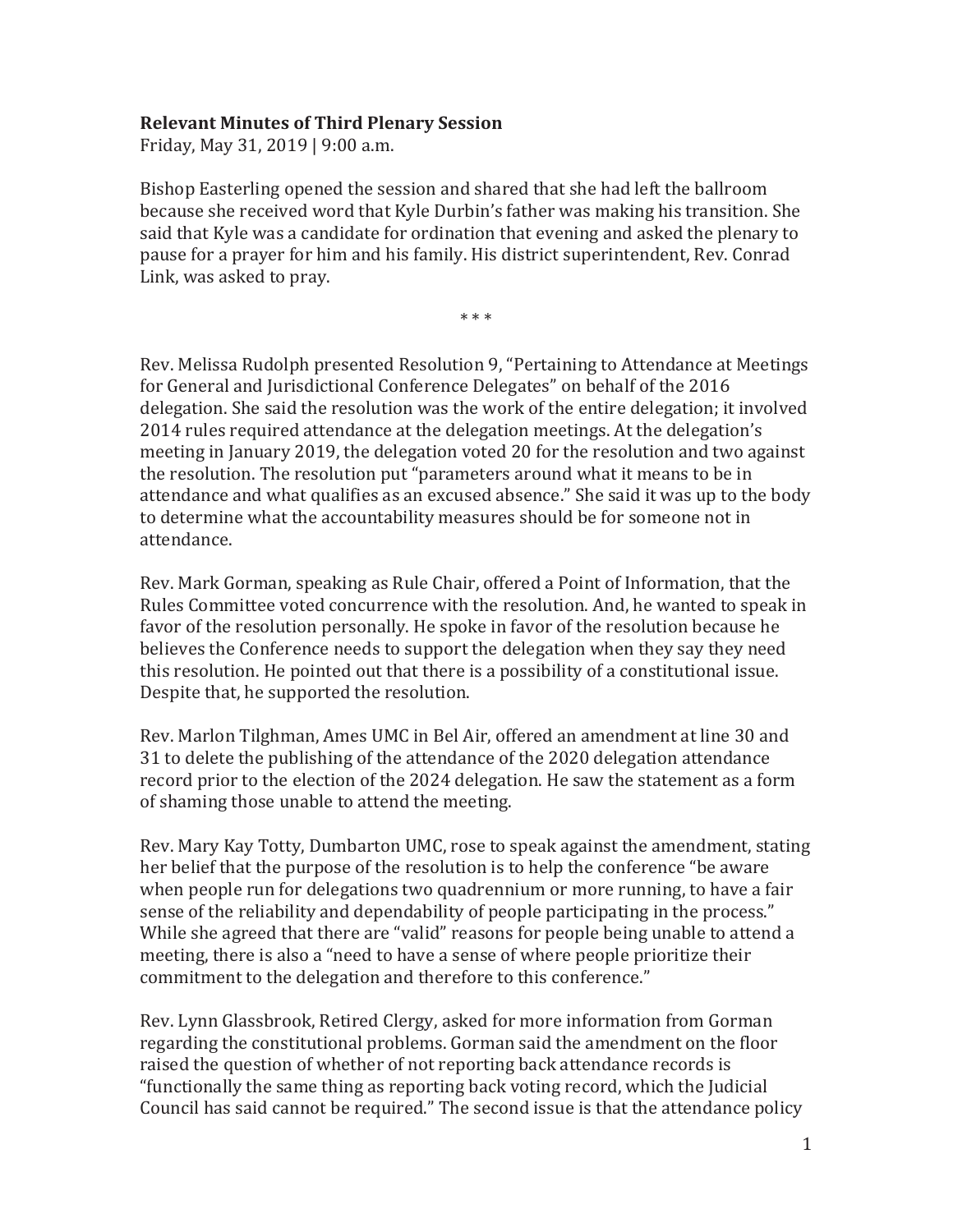may not be enforceable. He plans to request a declaratory decision on the resolution, if passed.

Rev. Sandi Johnson, Deaf Ministries, rose to speak for the amendment in light of there being excused absences and after a certain number of absences one is dropped from the group. Therefore, the last sentence is not necessary. Dawn Ragnar, lay member of Union Chapel in Joppa, asked if "a delegate who has two unexcused absences is removed from the delegation, is that delegate eligible to be voted on in the next session?" Rev. Rudolf said yes.

An unnamed person rose to offer an amendment to the amendment beginning at line 17 and Gorman raised a point of order that the amendment under consideration was lines 30 to 31. The amendment to the amendment was out of order.

Mittie Quinn offered a "friendly amendment" to change "will be published" to "will be made available prior to elections." Rev. Sarah Schlieckert, Calvary UMC in Waldorf, raised a point of order, Conference Rule 22, because the amendment was a substitution, because Rev. Tilghman's amendment was a motion to delete. Bishop Easterling was not sure Rule 22 was applicable and asked Tilghman if he would accept the friendly amendment and he said "no."

Rev. Mary Jo Sims rose to submit a question to or request a clarification from Rev. Gorman. Her understanding was that the conference was allowed "to add additional requirements, but that it must at least meet the requirements of the discipline." Gorman replied that he was not suggesting that the Conference was not so allowed; he said it was a question that the Judicial Council "had not taken up."

Rev. Joan Carter-Rimbach, John Wesley UMC in Baltimore, spoke against the amendment. She said that in Tampa (General Conference 2012), there was a member of the delegation who never attended any of the delegation meetings and "when the delegate came to General Conference, people saw her for the very first time." She spoke against it because "we want to expect our delegates be there to show and to be accountable."

Will Gouty, lay member, Silver Spring UMC, spoke for the amendment because he believed "it should not be anyone's business how many excused" absences one has and it should not be published as long as they are getting the work done.

Jan Hayden, lay member, West Baltimore UMC, asked why the person who missed all the meetings was not dropped. Rudolph said the resolution was the reason the rule came into being in 2014. Tilghman spoke on his amendment again, reiterating his earlier statements that publishing the amendment was not necessary. A voice vote was taken and because it sounded so close, the voting devices were used and the amendment did not pass.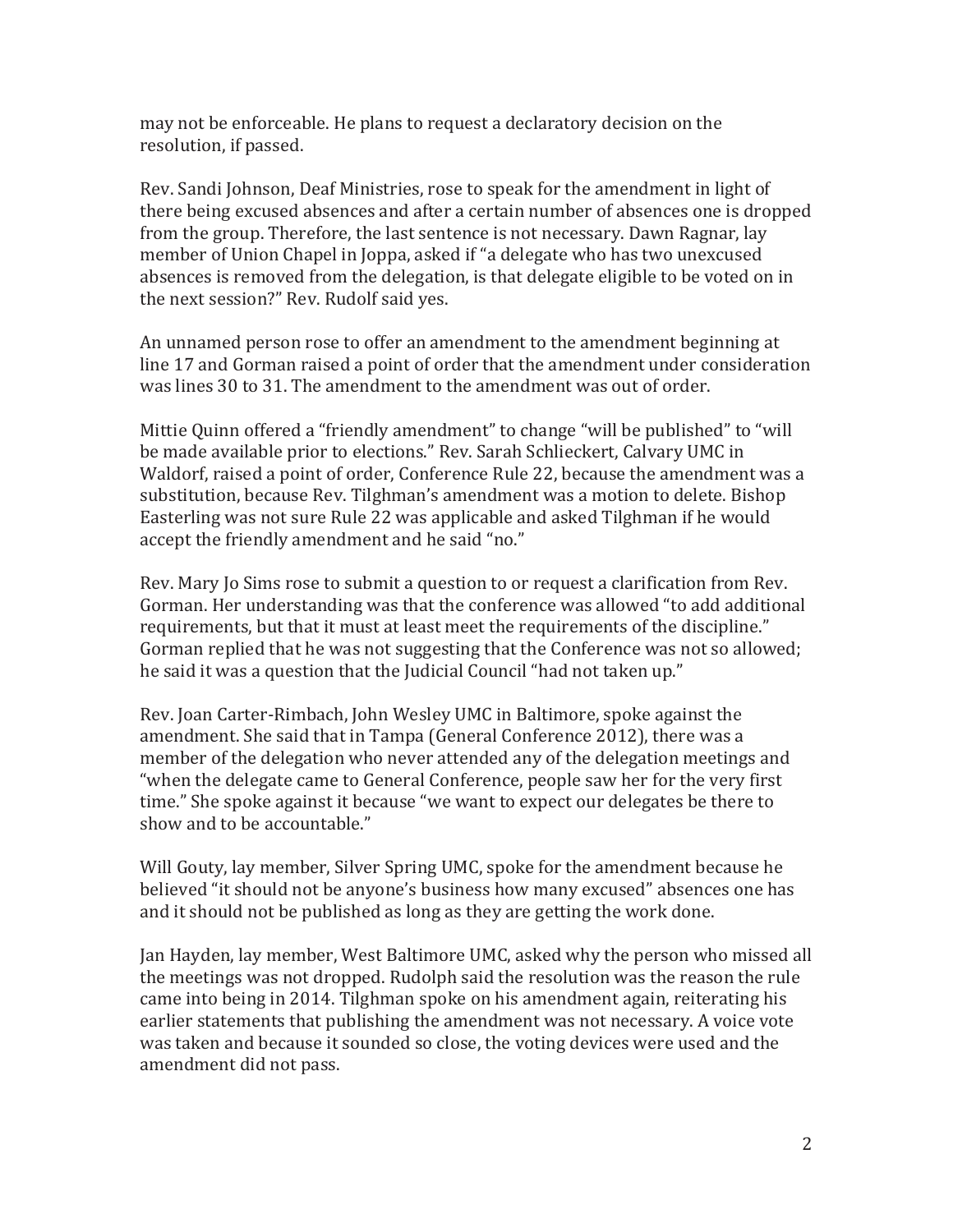Bishop Easterling recognized someone with a point of order but because there was an order of the day, she asked if the question was brief. Dan Rusin, Havre De Grace UMC, asked why conference calls or Skype or some other means was not used. Bishop Easterling said it was not brief and moved to the order of the day – the Board of Ordained Ministry Report.

 $***$ 

Bishop Easterling returned to Resolution 9. Rev. Stephen Ricketts, Linganore UMC. asked what happens when a person who has to many absences is removed? Rev. Rudolph replied that an alternate would move into that slot. Brandon Savage, Salem UMC in Brookville, moved that the resolution be tabled, submitted to the Judicial Council for review, and reviewed at next year's Annual Conference Session. Rev. Bill Brown, Wesley Freedom, raised a point of order that an unpassed resolution could not go to Judicial Council and the bishop agreed. She said that because it was hypothetical and the body had not acted on it, the Judicial Council would not give an opinion on it. However, the resolution could be tabled. Savage asked how his request was different from General Conference 2019 when the Judicial Council was asked to review items going before that General Conference and issued rulings. Bishop Easterling explained that in 2016 the work was referred to the Commission on a Way Forward and the process was different. She explained that the resolution required some action by the body and if they supported it, it could then be referred as the Rules Chair mentioned earlier the he was going to request a Declaratory Decision if the resolution was passed. The motion was withdrawn.

Rev. Maidstone Mulenga spoke against the resolution based on Judicial Council Decision 592, which said, "all requirements for qualification, election, and service of the delegates are contained in the Discipline are powers reserved for the General Conference." He believed the Judicial Council would rule that we don't have the authority to make the rule and it will have been a waste of time. Gorman, Rules Chair, raised a Point of Information, that if Mulenga's interpretation was correct that would mean that the Conference's current policy is also out of order.

Rev. Sarah Dorrance, Middletown UMC, spoke in favor of the resolution because it holds "fellow clergy in accountability and our fellow delegates." While acknowledging the time demands of everyone, she said, "Let's have people who are representing us be present, so they understand the full things that are in front of us." She also called for the vote on the resolution. Seeing no other speakers against the amendment, the bishop invited Rudolph to make a final statement. The resolution passed.

Rev. Mark Gorman moved that under paragraph 2610.2 of the 2016 Book of Discipline, the annual conference request the following Declaratory Decision from the Judicial Council "in light of the Book of Discipline, paragraphs 13.1 and 2 and paragraph 34, as well as judicial Council decision 592." The question is, "can an annual conference adopt attendance policies for delegates to the General and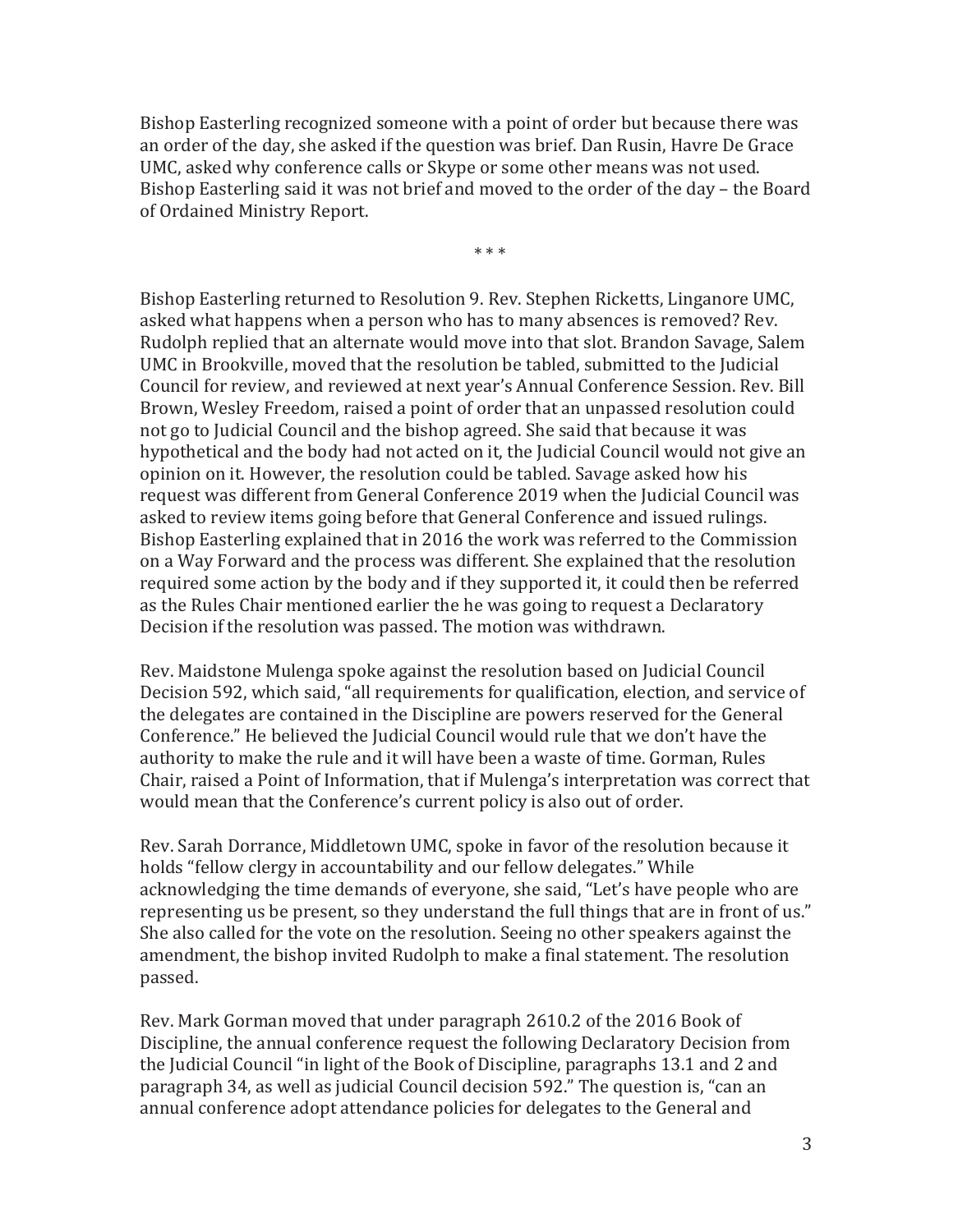Jurisdictional conferences? And, can those policies include consequences such as removal or reporting attendance records to the annual conference?" Bishop Easterling called for a vote and the referral passed.

 $***$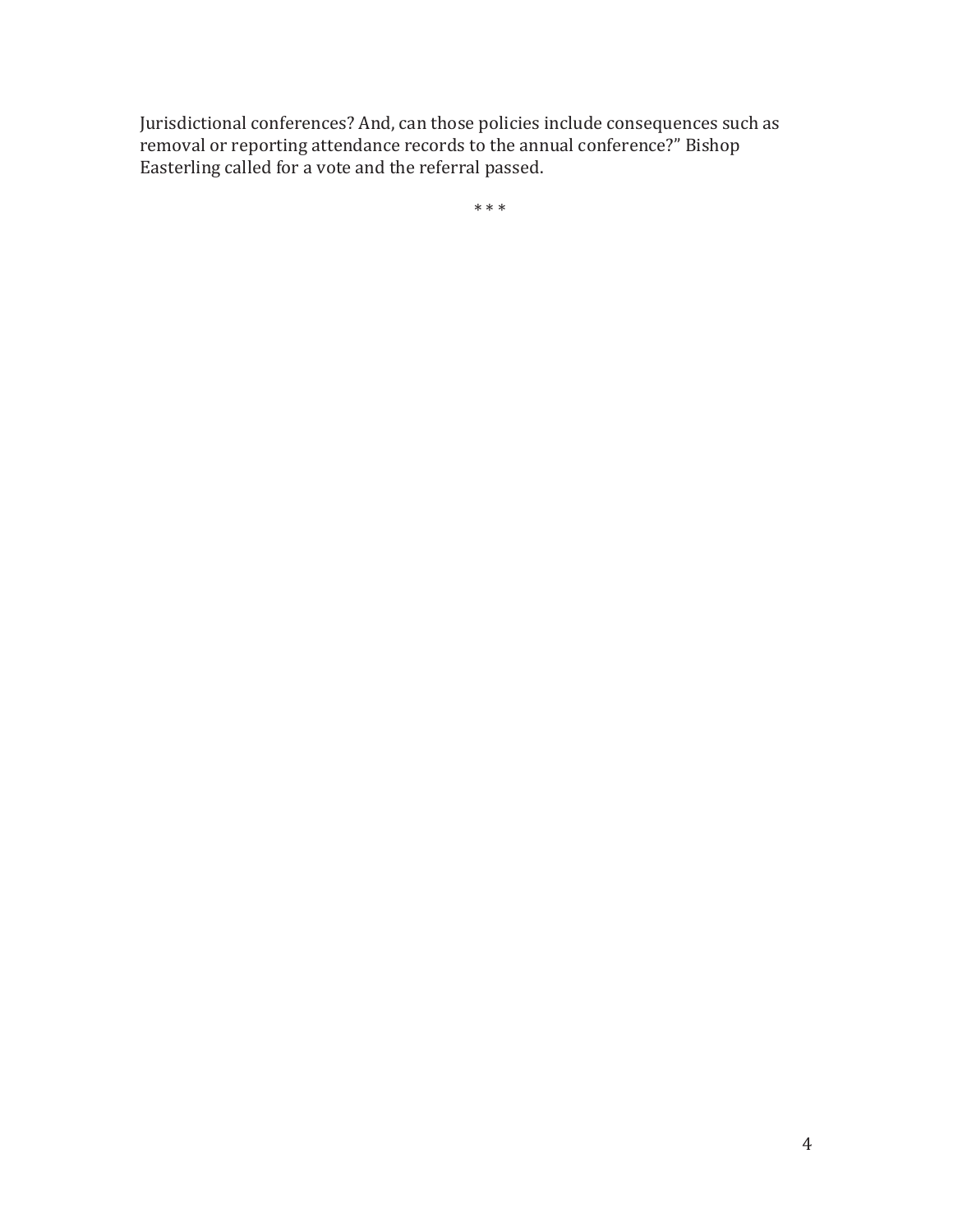## **9-Resolution Pertaining to Attendance at Meetings for General and Jurisdictional Conference Delegates**

- *As per Baltimore-Washington Conference Rule Para. 3006.2.c, this resolution was reviewed by*
- *the Conference Secretary and was found consistent with the current Book of Discipline. (See the*
- *note at the conclusion of this resolution.)*
- **Submitted by:** Rev. Melissa Rudolph
- **Conference Affiliation:** 2016/2019 BWC General and Jurisdictional Conference Delegation
- This resolution amends the rules of the session regarding expectations of delegates as adopted by the 2014 Annual Conference.
- **Whereas:** clergy and laity are elected to represent the Baltimore-Washington Conference the
- year prior to the quadrennial gatherings of United Methodists for the General and Jurisdictional
- Conferences and any special sessions of those bodies, according to the process adopted by the
- 2014 Annual Conference under the provisions of the Discipline; and
- **Whereas:** said election is decided upon by the clergy and lay members of the Annual
- Conference in order to have a diverse body, representative of the Baltimore Washington
- Conference; and
- **Whereas:** members of the delegation meet monthly in preparation for their work on behalf of the
- annual conference, gathering to build relationships, engage in Holy Conferencing, learn about proposed legislation, and worship and pray together at meetings that are scheduled in advance
- for the entire year. And, that members of the delegation are in covenant with one another to fully
- 
- participate in these gatherings; therefore
- **Be it resolved:** that members of the delegation are expected to be present at all meetings prior to
- General and Jurisdictional Conference. Excused absences are limited to those conflicts with the
- calendar that are shared in writing with the Chairs and secretary of the delegation by September
- when the meetings commence, illness for the delegate or members of their immediate family for
- whom they are providing care, bereavement for the loss of a family member, and inclement
- weather. Absences not communicated in a timely fashion or for reasons outside of these will be
- considered unexcused. Additionally, delegates must attend at least half of the meeting to be counted present. A delegate is allowed two unexcused absences, after which they shall be
- removed from the delegation. Beginning with the 2020 delegation, the attendance record of the
- previous delegation will be published prior to elections.
- *Note: Questions have been raised by the Conference Rules Committee about the constitutionality*
- *of this resolution and about attendance policies for delegates in general. See Judicial Council*
- *Decision No. 592 (*http://www.umc.org/decisions/41486).
- *The Connectional Table voted non-concurrence on this resolution.*